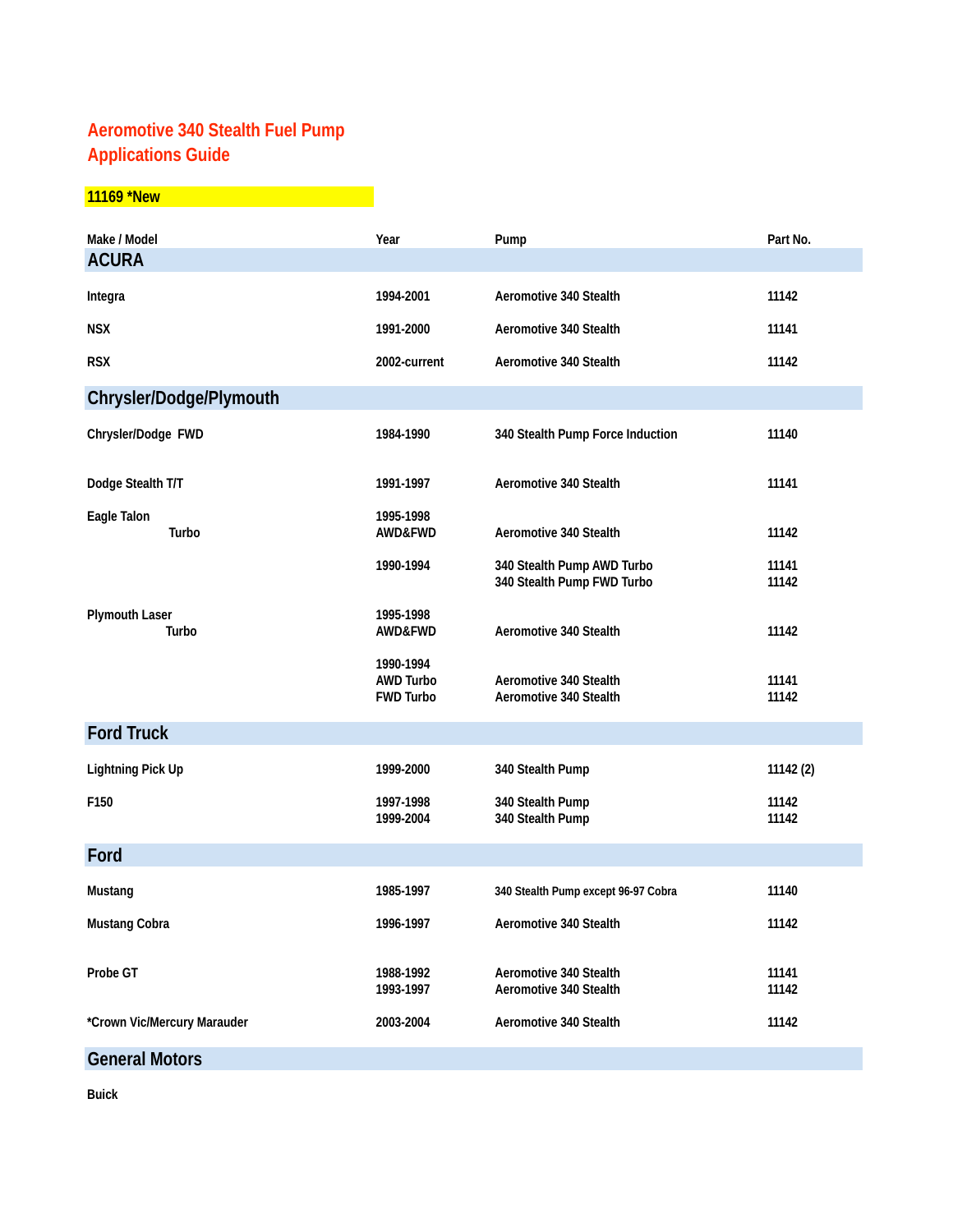| <b>Grand National / Regal</b>                  | 1982-1987              | <b>Aeromotive 340 Stealth</b> | 11169 |
|------------------------------------------------|------------------------|-------------------------------|-------|
|                                                |                        |                               |       |
| Chevrolet                                      |                        |                               |       |
| Camaro 5.0L & 5.7L                             | 1985-1992              | <b>Aeromotive 340 Stealth</b> | 11169 |
|                                                |                        |                               |       |
| Corvette 5.0L & 5.7L                           | 1982-1996              | <b>Aeromotive 340 Stealth</b> | 11169 |
|                                                |                        |                               |       |
| <b>GM Cars &amp; Trucks</b>                    | 1985-1992              | <b>Aeromotive 340 Stealth</b> | 11169 |
|                                                |                        |                               |       |
| <b>Chevrolet &amp; GMC Trucks</b>              |                        |                               |       |
| 305 (5.0L) & 350 (5.7L) TBI engines*           | 1987-1997              | <b>Aeromotive 340 Stealth</b> | 11169 |
| *Not for use with dual tanks                   |                        |                               |       |
| S/T trucks (S-10, S-15, Sonoma, Blazer, Envoy) | 1982-1995              | <b>Aeromotive 340 Stealth</b> | 11169 |
|                                                |                        |                               |       |
| Pontiac                                        |                        |                               |       |
| Firebird 5.0L & 5.7L                           | 1985-1992              | <b>Aeromotive 340 Stealth</b> | 11169 |
|                                                |                        |                               |       |
| Fiero 2.8L                                     | 1985-1986              | <b>Aeromotive 340 Stealth</b> | 11169 |
|                                                |                        |                               |       |
| <b>GMC</b>                                     |                        |                               |       |
| <b>Cyclone</b>                                 | 1991-1992              | <b>Aeromotive 340 Stealth</b> | 11169 |
|                                                |                        |                               |       |
| <b>Typhoon</b>                                 | 1992-1993              | <b>Aeromotive 340 Stealth</b> | 11169 |
|                                                |                        |                               |       |
| Saturn SC, SL, SW                              | 1997-2002              | Aeromotive 340 Stealth        | 11142 |
|                                                |                        |                               |       |
| Honda                                          |                        |                               |       |
|                                                |                        |                               |       |
| Accord                                         | 1990-1993              | Aeromotive 340 Stealth        | 11141 |
|                                                | 1994-1997              | Aeromotive 340 Stealth        | 11142 |
|                                                | 1998-2002              | Aeromotive 340 Stealth        | 11142 |
| Civic                                          | 1988-1991              |                               |       |
|                                                | 1992-2000              | Aeromotive 340 Stealth        | 11142 |
|                                                |                        |                               |       |
| <b>CRX</b>                                     | 1989-1991              | Aeromotive 340 Stealth        | 11141 |
|                                                |                        |                               |       |
| Prelude                                        | 1985-1987              |                               |       |
|                                                | 1992-1996              | Aeromotive 340 Stealth        | 11141 |
|                                                | 1997-2001              | Aeromotive 340 Stealth        | 11142 |
|                                                |                        |                               |       |
| Hyundai                                        |                        |                               |       |
|                                                |                        |                               |       |
| Tiburon                                        | 1997-2001              | Aeromotive 340 Stealth        | 11142 |
|                                                |                        |                               |       |
| Mazda                                          |                        |                               |       |
|                                                |                        |                               |       |
| Miata                                          | 1994-1997              | Aeromotive 340 Stealth        | 11142 |
|                                                | 1999-2005              | Aeromotive 340 Stealth        | 11142 |
|                                                |                        |                               |       |
| MX6                                            | 1988-1992              | Aeromotive 340 Stealth        | 11141 |
|                                                | 1993-1997              | Aeromotive 340 Stealth        | 11142 |
|                                                |                        |                               |       |
| Protégé                                        | 1990-1991              | Aeromotive 340 Stealth        | 11141 |
|                                                | 1995-1998              | Aeromotive 340 Stealth        | 11142 |
|                                                |                        |                               |       |
| RX7                                            | 1986-1988<br>1989-1992 | Aeromotive 340 Stealth        | 11141 |
|                                                | 1993-1995              | Aeromotive 340 Stealth        | 11141 |
|                                                |                        | Aeromotive 340 Stealth        | 11141 |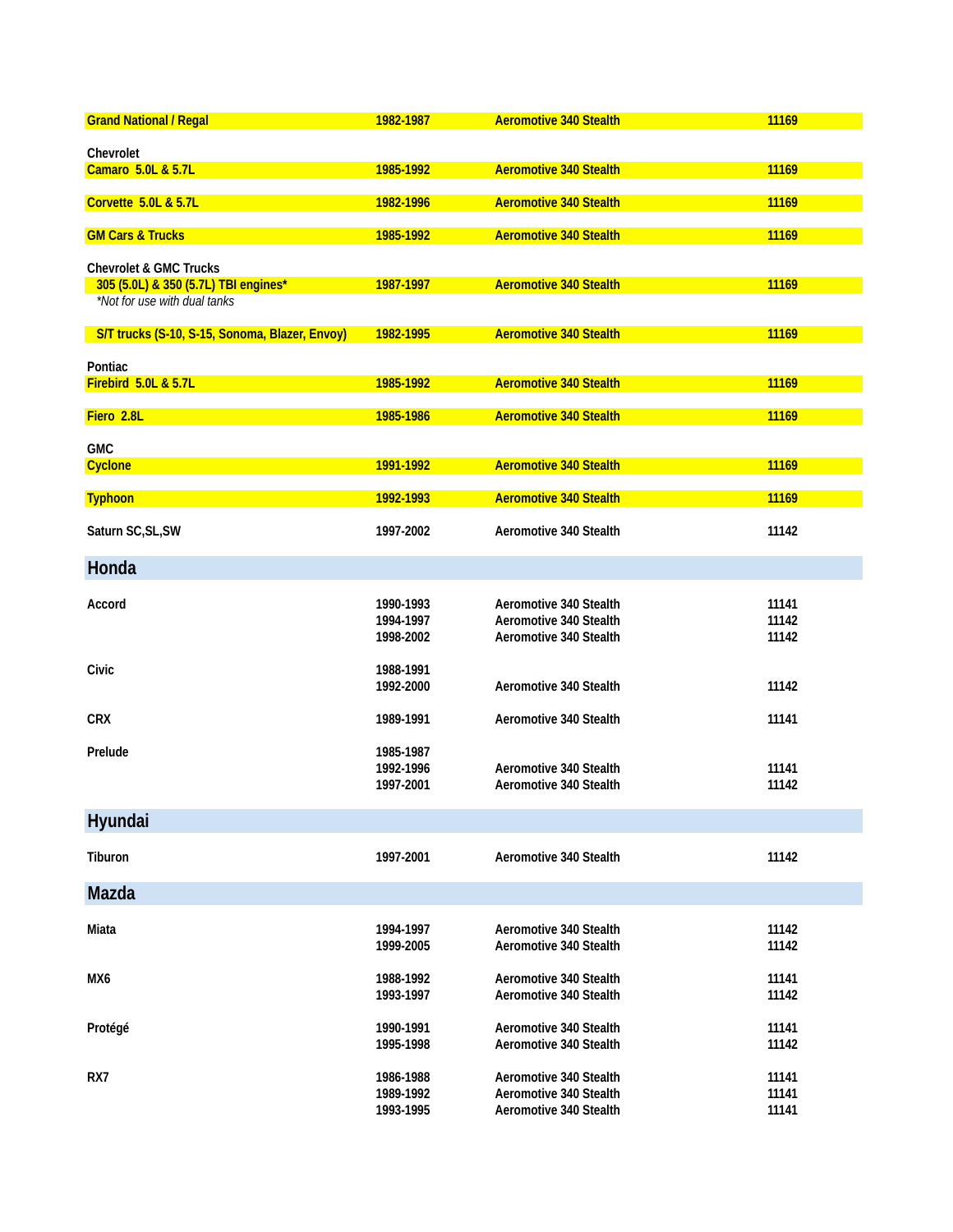| 323                                                                                                                                                                                                 | 1986-1991              | Aeromotive 340 Stealth                                             | 11141          |
|-----------------------------------------------------------------------------------------------------------------------------------------------------------------------------------------------------|------------------------|--------------------------------------------------------------------|----------------|
| Mitsubishi                                                                                                                                                                                          |                        |                                                                    |                |
| 3000 GT Twin Turbo                                                                                                                                                                                  | 1991-1997              | Aeromotive 340 Stealth                                             | 11141          |
| <b>Eclipse</b>                                                                                                                                                                                      | 1995-1998              | 255 lph AWD&FWD Turbo                                              | 11142          |
|                                                                                                                                                                                                     | 1990-1994              | 340 Stealth Pump AWD Turbo Only<br>340 Stealth Pump FWD Turbo Only | 11141<br>11142 |
|                                                                                                                                                                                                     | 1995-1998              | Aeromotive 340 Stealth                                             | 11142          |
| <b>*EVO 8&amp;9</b><br>- Factory basket assemby MUST be replaced before converting to a 340 Stealth Pump.<br>- Note: If converting to E85, factory basket assembly MIUST be eliminated or modified. | 2003-2007              | <b>Aeromotive 340 Stealth</b>                                      | 11142          |
| Galant                                                                                                                                                                                              | 1985-1990              | Aeromotive 340 Stealth                                             | 11142          |
| <b>JEEP</b>                                                                                                                                                                                         |                        |                                                                    |                |
| Wrangler                                                                                                                                                                                            | 1991-1997<br>1997-2004 | Aeromotive 340 Stealth<br>Aeromotive 340 Stealth                   | 11142<br>11142 |
| Cherokee                                                                                                                                                                                            | 1997-2001              | Aeromotive 340 Stealth                                             | 11142          |
| <b>Grand Cherokee</b>                                                                                                                                                                               | 1997-1998              | Aeromotive 340 Stealth                                             | 11142          |
| <b>Nissan</b>                                                                                                                                                                                       |                        |                                                                    |                |
| D21 Pick Up                                                                                                                                                                                         | 1986-1995              | Aeromotive 340 Stealth                                             | 11142          |
| 200SX                                                                                                                                                                                               | 1995-1998              | Aeromotive 340 Stealth                                             | 11142          |
| 200SX SE-R                                                                                                                                                                                          | 1995-1998              | Aeromotive 340 Stealth                                             | 11142          |
| 240SX                                                                                                                                                                                               | 1989-1994<br>1995-1998 | Aeromotive 340 Stealth<br>Aeromotive 340 Stealth                   | 11141<br>11141 |
| 300ZX                                                                                                                                                                                               | 1990-1996              | Aeromotive 340 Stealth                                             | 11142          |
| NX1600                                                                                                                                                                                              | 1991-1994              | Aeromotive 340 Stealth                                             | 11141          |
| NX2000                                                                                                                                                                                              | 1991-1994              | Aeromotive 340 Stealth                                             | 11141          |
| Sentra                                                                                                                                                                                              | 1991-1994<br>1998-1999 | Aeromotive 340 Stealth<br>Aeromotive 340 Stealth                   | 11141<br>11142 |
| Sentra SE                                                                                                                                                                                           | 1998-1999              | Aeromotive 340 Stealth                                             | 11142          |
| Sentra SE-R                                                                                                                                                                                         | 1991-1994              | Aeromotive 340 Stealth                                             | 11141          |
| Maxima                                                                                                                                                                                              | 1984-1994<br>1998      | Aeromotive 340 Stealth<br>Aeromotive 340 Stealth                   | 11141<br>11141 |
| Altima                                                                                                                                                                                              | 1993-1995<br>1996-2001 | Aeromotive 340 Stealth<br>Aeromotive 340 Stealth                   | 11141<br>11142 |